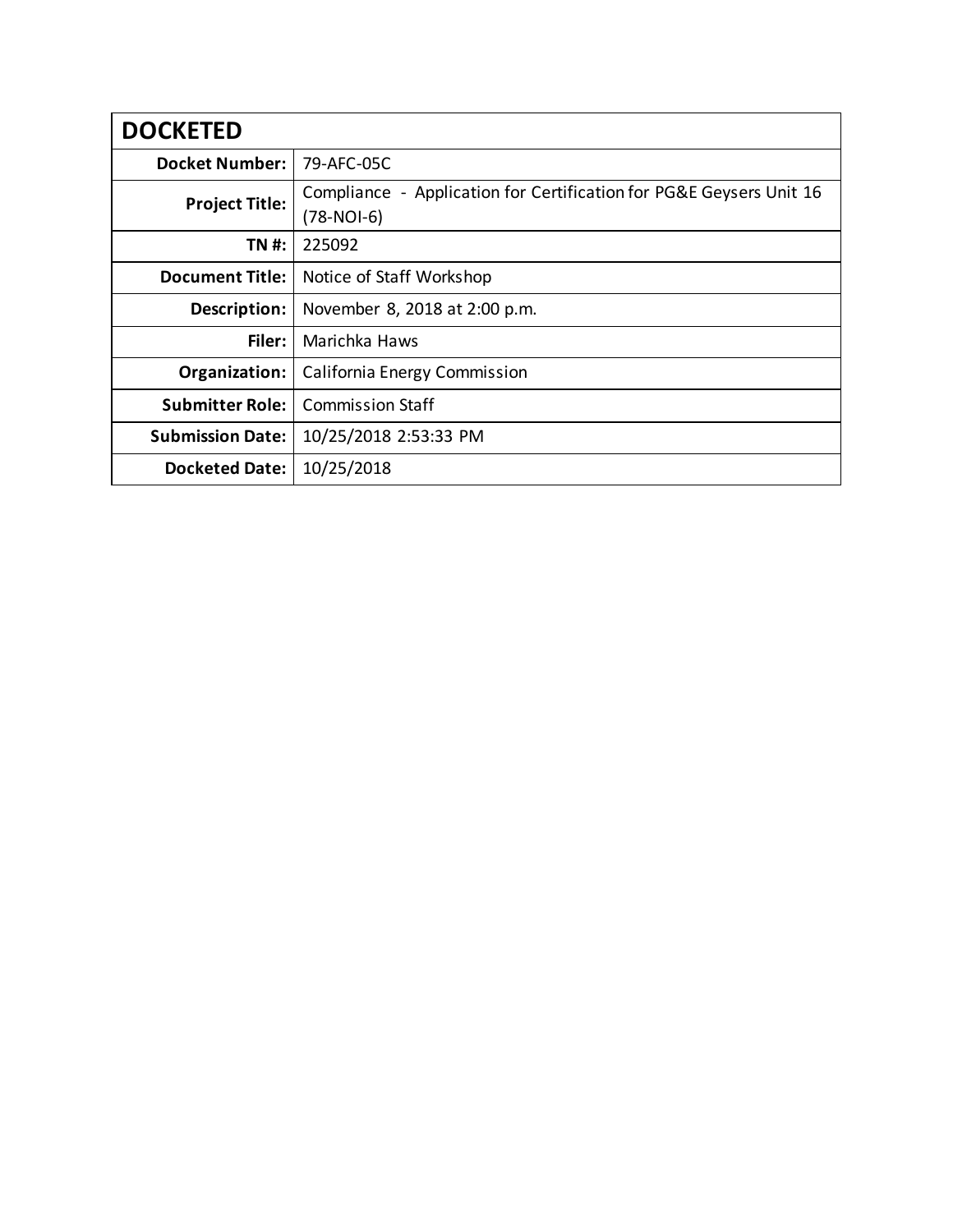#### **CALIFORNIA ENERGY COMMISSION** 1516 Ninth Street Sacramento, California 95814

Main website: www.energy.ca.gov



In the matter of:

Geysers Grant, Quicksilver, and Socrates **Geothermal** 

\_\_\_\_\_\_\_\_\_\_\_\_\_\_\_\_\_\_\_\_\_\_\_\_\_\_\_\_\_\_\_\_\_\_\_

Docket No. 82-AFC-1C, 79-AFC-5C, 79-AFC-3C

**WORKSHOP** RE: Amendment Processing, Condition of Certification language

# **Notice of Staff Workshop**

California Energy Commission staff will conduct a workshop to discuss proposed conditions of certification related to Geysers Power Company LLC's (petitioner) amendment petition for Geysers Socrates (Unit 18), Grant (Unit 20), and Quicksilver (Unit 16), which seeks to install permanent diesel engines for the plants' cooling tower wet down systems. The same petition applies to all three facilities.

#### **Thursday November 8, 2018**

 2:00 p.m. CALIFORNIA ENERGY COMMISSION 1516 Ninth Street, 1st Floor, Imbrecht Room (Hearing Room B) Sacramento, CA 95814 Wheelchair Accessible

Remote Access Available by Computer or Phone via WebEx™ (Instructions below)

#### **Background**

On December 21, 2017, the petitioner filed petitions to amend the three facility licenses in order to install a permanent diesel generator for the cooling tower wet-down system (TN 222036). On August 23, 2018, staff docketed its Staff Analysis (TN 224577) for the petitions, which included Worker Safety and Air Quality Conditions of Certification. The petitioner submitted comments on and suggested edits to staff's Worker Safety and Air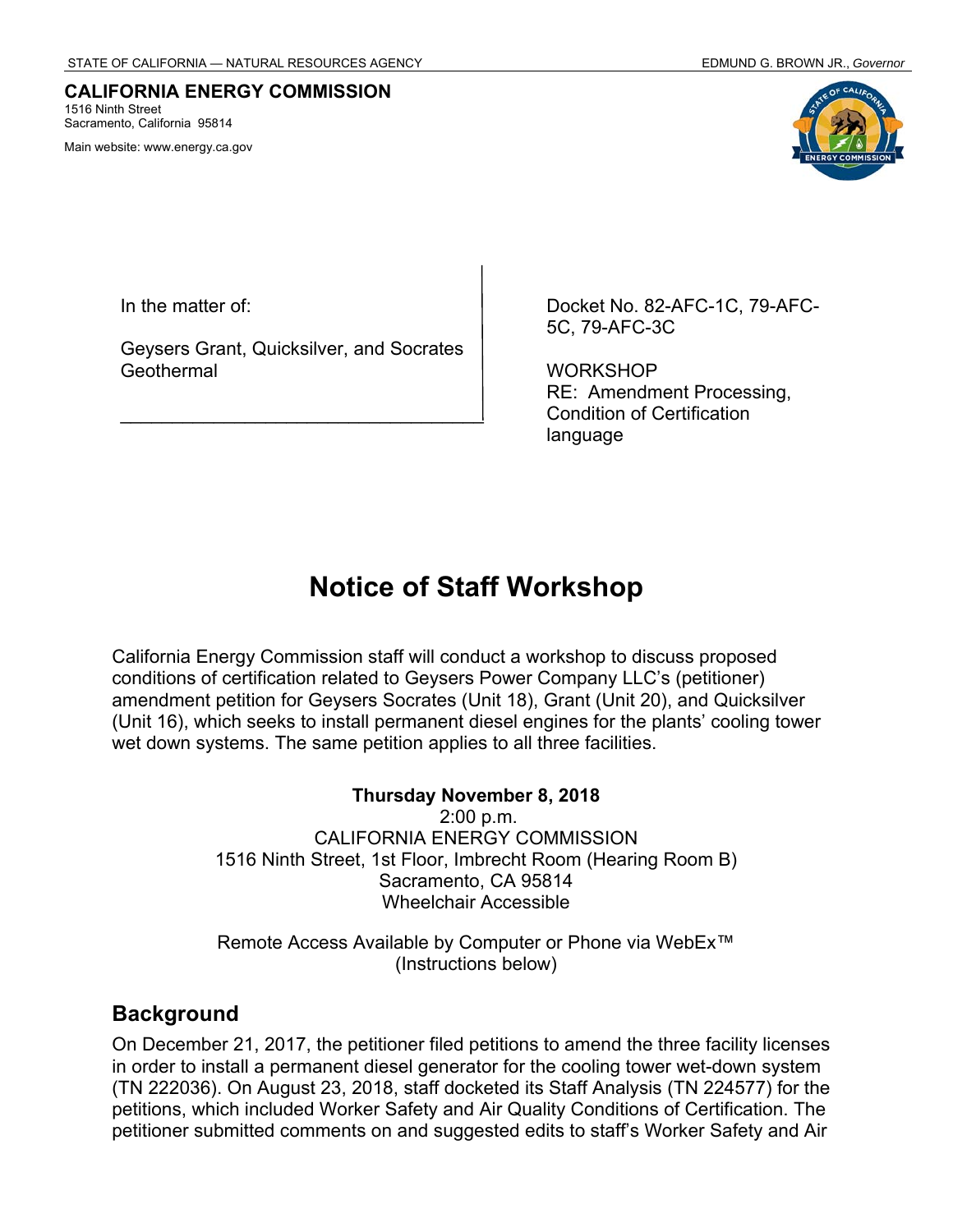Quality Conditions of Certification on September 17, 2018 (TN 224740). After considering the petitioner's comments and suggested edits, staff docketed a revised Worker Safety Condition of Certification on October 15, 2018 (TN 224986). On October 18, 2018, the petitioner docketed further comments on, and a new set of suggested revisions to staff's Worker Safety and Air Quality Conditions of Certification (TN 225034). This workshop will provide an opportunity for staff and the petitioner to discuss these language changes and come to agreement on the text of the conditions.

All documents associated with this petition to amend and all comments received to date in this proceeding may be found on the Energy Commission's websites at:

https://efiling.energy.ca.gov/Lists/DocketLog.aspx?docketnumber=79-AFC-03C https://efiling.energy.ca.gov/Lists/DocketLog.aspx?docketnumber=79-AFC-05C https://efiling.energy.ca.gov/Lists/DocketLog.aspx?docketnumber=82-AFC-01C

## **Agenda**

- 2:00 p.m.: Introduction and opening remarks.
- 2:10 p.m.: Open discussion on the petition and condition of certification language with petitioner and public.

Please note that the times provided above are tentative and subject to adjustment.

## **Written Comments**

**Written comments should be submitted by 4:00 p.m. on November 5, 2018** at the latest, although earlier submission is encouraged. If you wish to provide comments on these or related topics, please submit comments to the Energy Commission using the electronic commenting system on the Energy Commission's website. Visit the project website

https://www.energy.ca.gov/sitingcases/pre1999\_page/index.php?xkm=ajdkha2385duhk asd211dsasjd5598fhajkhs and click on the "Comment on This Proceeding" or "Submit e-Comment" link. A full name, email address, comment title, and either a comment or an attached document (.doc, .docx, or .pdf format) is mandatory. After a challengeresponse test used by the system to ensure that responses are generated by a human user and not a computer, click on the "Agree & Submit Your Comment" button to submit the comment to the Energy Commission Dockets Unit.

You are encouraged to use the electronic commenting system, described above, to submit comments. If you are unable to submit electronically, a paper copy of your comments may be submitted. For all comments, please include one of the docket numbers (**82-AFC-1C, 79-AFC-5C, 79-AFC-3C**) in the subject line or first paragraph of your comments and mail or hand-deliver them to: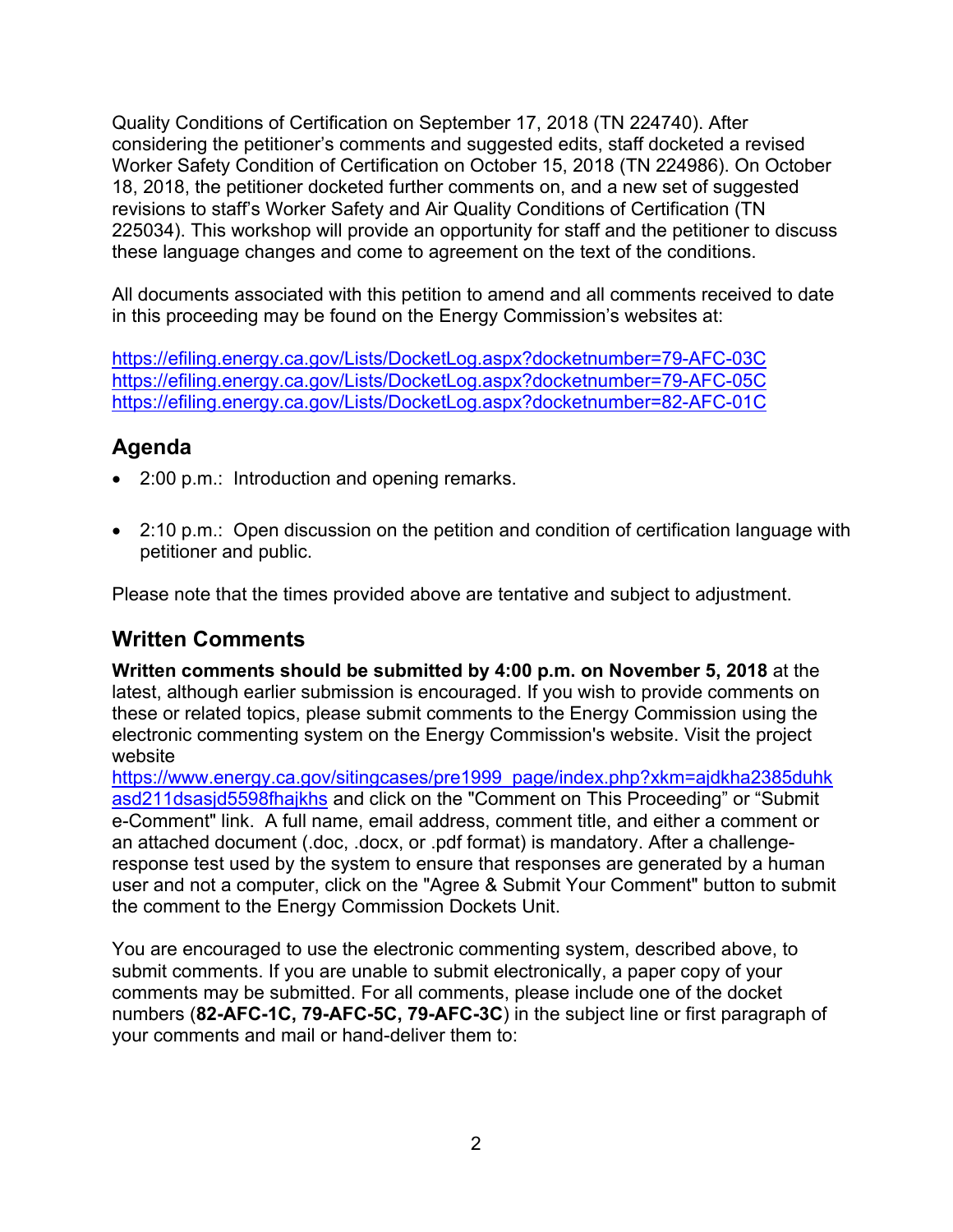#### **Docket Unit California Energy Commission Dockets Unit 1516 9th Street, MS-4 Sacramento, CA 95814**

Please note that electronic, emailed, written, and oral comments, attachments, and associated contact information (e.g., your address, phone, email, etc.) become part of the viewable public record.

### **Public Adviser and Other Commission Contacts**

The Energy Commission's Public Adviser's Office provides assistance to the public to participate in Energy Commission proceedings. If you want information on how to participate in this proceeding, please contact Alana Mathews, Public Adviser at PublicAdviser@energy.ca.gov or (916) 654-4489 or toll free at (800) 822-6228.

If you have a disability and require assistance to participate, please contact Erica Rodriguez at least five days in advance of the workshop, at Erica.rodriguez@energy.ca.gov or (916) 654-4314.

Media inquiries should be sent to the Media and Public Communications Office at mediaoffice@energy.ca.gov or (916) 654-4989.

If you have questions on the subject matter of this workshop, please contact Eric Veerkamp at eric.veerkamp@energy.ca.gov or at (916) 654-4295.

### **Remote Attendance**

You may participate in this meeting through WebEx, the Energy Commission's online meeting service. Presentations will appear on your computer screen, and you may listen to audio via your computer or telephone. Please be aware that the meeting may be recorded.

### **To join a meeting:**

VIA COMPUTER: Go to https://energy.webex.com and enter the unique meeting number: 490 086 521. No password is necessary.

The "Join Conference" menu will offer you a choice of audio connections:

- 1. To call into the meeting: Select "I will call in" and follow the on-screen directions.
- 2. International Attendees: Click on the "Global call-in number" link.
- 3. To have WebEx call you: Enter your phone number and click "Call Me."
- 4. To listen over the computer: If you have a broadband connection, and a headset or a computer microphone and speakers, you may use VolP (Internet audio) by